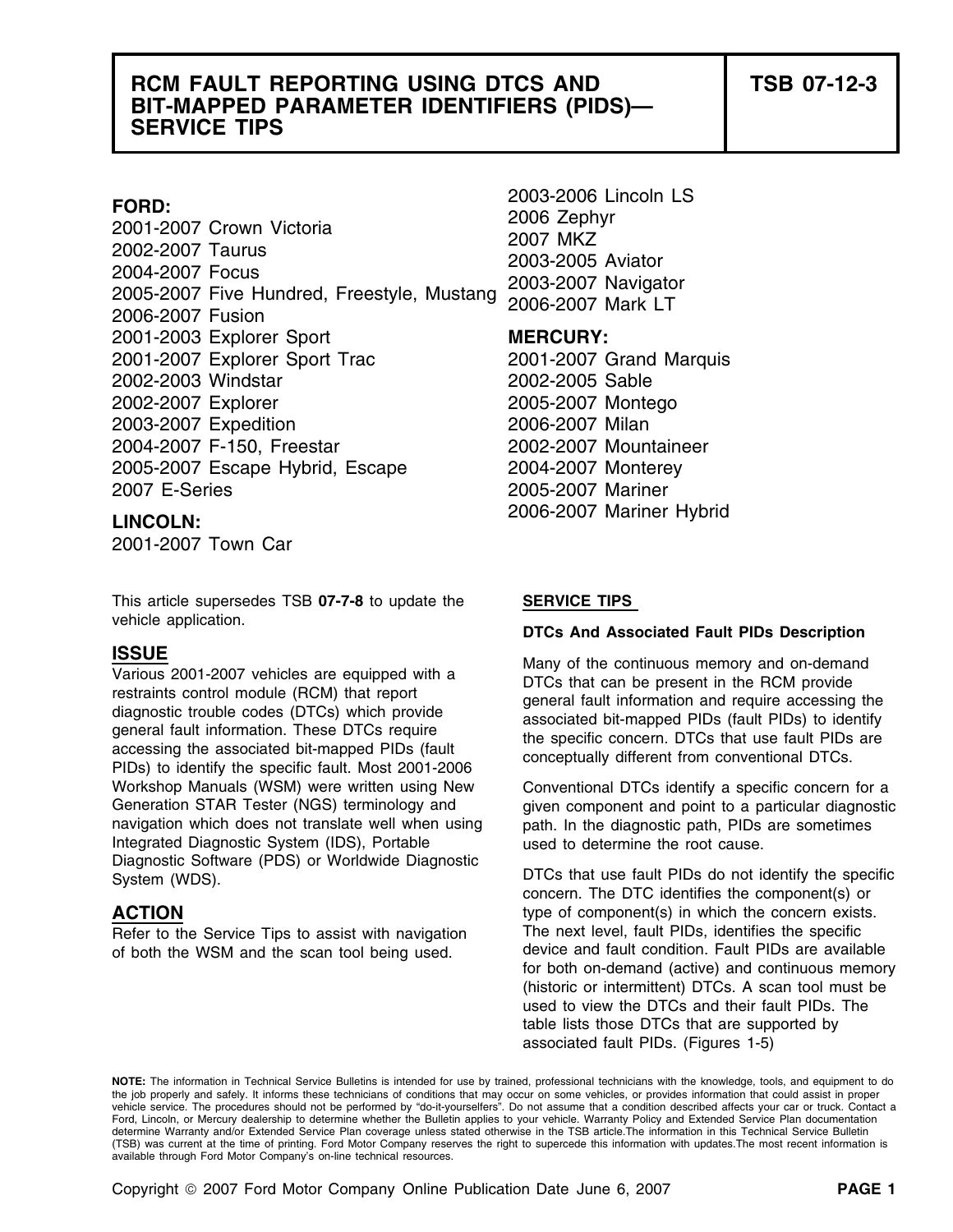# **TSB 07-12-3 (Continued)**

## **VIEWING FAULT PIDS USING SCAN TOOLS**

## **WSM Direction to FLAG DTC/View Fault PIDs** continuous memory DTC:

The information in viewing fault PIDs in the WSM a. Toolbox has evolved over the years as the scan tools have<br>transitioned. Examples of how the WSM may direct b. DataLogger you to view fault PIDs are: c. Modules

- FLAG DTC XXXXX/Record All Flagged Faults (2001-2006 WSMs) d. RCM
- View and Record DTC XXXXX Fault PIDs (2007 View and Record DTC XXXXX Fault PIDs (2007 5. Monitor all "\_CM" PID(s) matching the DTC
- DataLogger/View and Record DTC XXXXX Fault that reads "FAULT". Pids (2008 and future WSMs)  $\bullet$  For example, a B2296 fault is present. In

In each instance the direction is the same (view<br>fault PIDs to identify the specific component and<br>fault condition) but how they are accessed by the<br>fault condition) but how they are accessed by the scan tools, as well as the scan tool terminology, will **IDS/PDS Fault PID Naming Conventions** vary.

## **Using IDS/PDS** •

OVER THE PID OR SELECT THE PID TO DISPLAY ITS DEFINITION AT THE BOTTOM OF THE SCREEN. WHEN USING PDS, HIGHLIGHT memory (intermittent) fault. OR MOVE THE STYLUS OVER THE PID TO SEE THE PID DEFINITION. **NOTE**

- 1. Perform a self test of the RCM and/or OCS VEHICLE WILL VARY DEPENDING ON VEHICLE module to retrieve on-demand and continuous EQUIPMENT. memory DTCs.
- 2. To view the fault PIDs associated with an IDS/PDS and their description. (Figures 1-5) on-demand DTC:
	- a. Toolbox
	- b. DataLogger
	- c. Modules
	- d. RCM
- 3. Monitor all "\_OD" PID(s) matching the DTC present; follow diagnostic procedure for the PID that reads "FAULT".
	- For example, a B2296 fault is present. In DataLogger the fault PID 2296\_18\_OD PID reads "FAULT" indicating a front internal crash sensor fault.
- 4. To view the fault PIDs associated with a
	-
	-
	-
	-
- present; follow diagnostic procedure for the PID
	-

The fault PIDs as displayed on IDS/PDS uses a FLAG the DTC - View the Fault PIDs strategy associating it with the DTC. For example, For example, the "Flag" DTC feature is specific to the fault PIDs 2296\_18\_OD and 2296\_18\_CM break For example, the "Flag" DTC feature is specific to down as follows:

- 2296 The DTC number minus the "B" (body) or view the fault PIDs from DataLogger. "C" (chassis) designation.
- 18 An identifier used to distinguish between each of the fault PIDs associated with the DTC. **NOTE**
- WHEN USING IDS/PDS, MOVE THE CURSOR  $\bullet$  OD Identifies the fault PID as an on-demand OVER THE PID OR SELECT THE PID TO
	- CM Identifies the fault PID as a continuous

THE DTCS AND FAULT PIDS SUPPORTED BY A

Table lists each of the fault PIDs as displayed on

**WARRANTY STATUS:** Information Only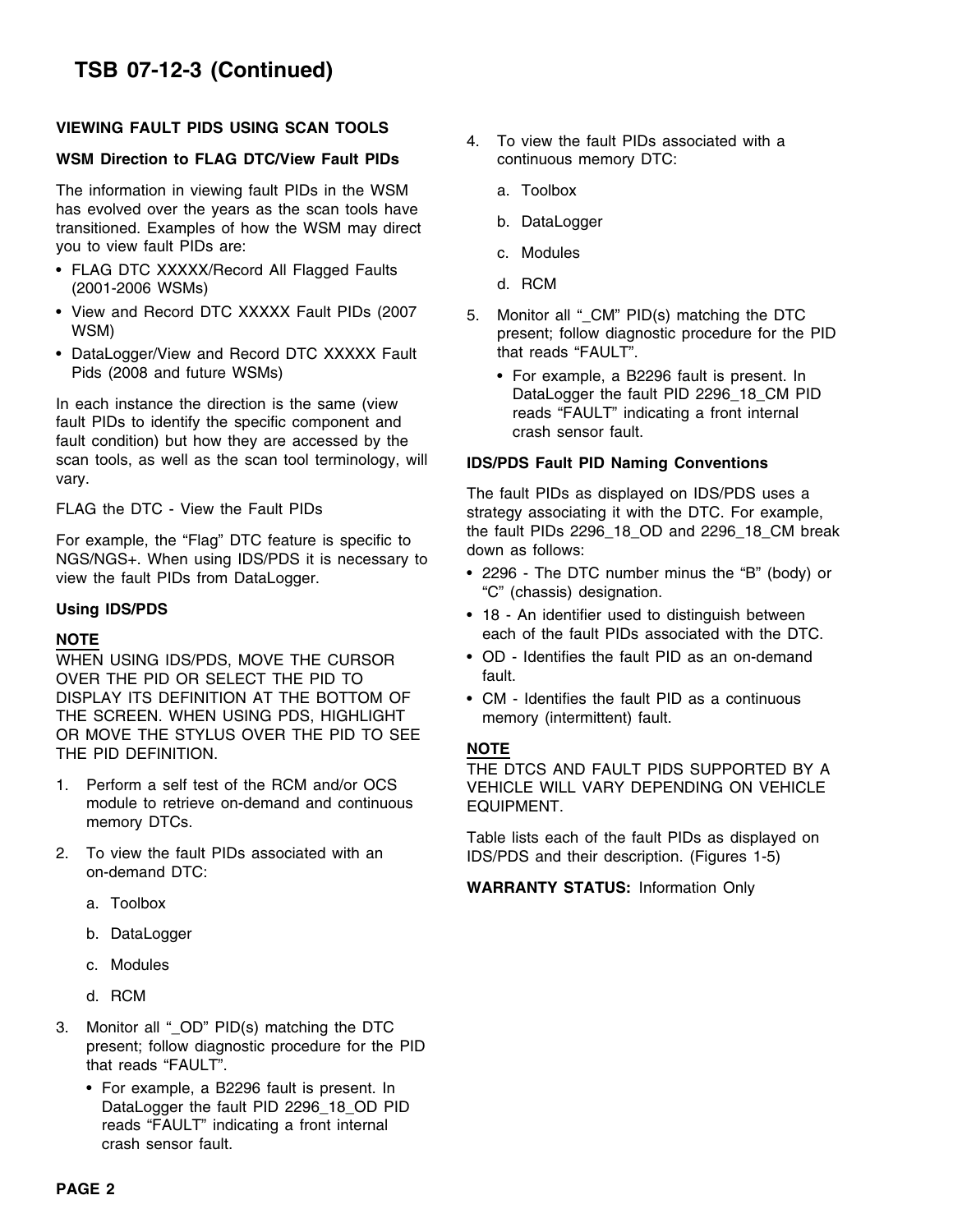| Seat Belt Load Limiter Front Passenger Circuit Resist Low on Squib<br>Seat Belt Load Limiter Front Passenger Open<br>Passenger Seat OCS Sensor No. 1 Communications Fault/Open<br>Passenger Seat OCS Sensor No. 2 Communications Fault/Open<br>Passenger Seat OCS Sensor No. 1 Internal Fault<br>Passenger Seat OCS Sensor No. 4 Communications Fault/Open<br>Passenger Seat OCS Sensor No. 4 Internal Fault<br>Passenger Seat OCS Sensor No. 3 Circuit Short to Battery<br>Passenger Seat OCS Sensor No. 3 Circuit Short to Ground<br>Passenger Seat OCS Sensor No. 3 Communications Fault/Open<br>Passenger Seat OCS Sensor No. 2 Circuit Short to Ground<br>Passenger Seat OCS Sensor No. 4 Circuit Short to Ground<br>Passenger Seat OCS Sensor No. 1 Circuit Short to Ground<br><u>Passenger Seat OCS Sensor No. 3 Internal Fault<br/>Passenger Seat OCS Sensor No. 2 Circuit Short to Battery</u><br>Passenger Seat OCS Sensor No. 1 Circuit Short to Battery<br>Passenger Seat OCS Sensor No. 4 Circuit Short to Battery<br><u>Seat Belt Load Limiter Driver Circuit Resist Low on Squib</u><br>Seat Belt Load Limiter Driver Open<br>Seat Belt Load Limiter Front Passenger Short to Battery<br>Seat Belt Load Limiter Front Passenger Short to Ground<br>OCS Sensing Element Fault, Front Passenger Side<br>OCS Calibration Fault, Front Passenger Side<br>OCS Communications Fault, Front Passenger Side<br>Generic OCS Module Fault, Front Passenger Side<br>Passenger Seat OCS Sensor No. 2 Internal Fault<br>Seat Belt Load Limiter Driver Short to Battery<br>Seat Belt Load Limiter Driver Short to Ground<br>Rail ASIC Fault<br>Deployment Counter Maximum Exceeded<br>Frontal Acceleration Threshold Exceeded<br>Side Acceleration Threshold Exceeded<br>OCS Mounting Fault, Front Passenger<br>Deployable Circuit Internal Fault<br>Rollover Threshold Exceeded<br>Microcontroller Internal Fault<br>Power Supply Internal Fault<br>Central Sensor Fault<br>Internal Safing Fault<br>Satellite ASIC Fault<br>Calibration Fault<br>Memory Fault<br>Description<br><b>Description</b><br>Description<br>$27$ OD or CM<br>1085_24_OD or CM<br>1085_25_OD or CM<br>$29$ OD or CM<br>1085_30_OD or CM<br>1085_31_OD or CM<br>$\frac{25.00 \text{ or CM}}{26.00 \text{ or CM}}$<br>27 00 or CM<br>28 00 or CM<br>29 00 or CM<br>29 00 or CM<br>21 00 or CM<br>1085_28_OD or CM<br>OD or CM<br>$24$ OD or CM<br>2290 25 OD or CM<br>2290 26 OD or CM<br>$\frac{12}{13}$ OD or CM<br>$\frac{13}{13}$ OD or CM<br>$\frac{14}{15}$ OD or CM<br>OD or CM<br>23_OD or CM<br>2290_10_OD or CM<br>2290_11_OD or CM<br>2290 24 OD or CM<br>2290_2_OD or CM<br>2290_0_OD or CM<br>2290_4_OD_or_CM<br>2290 8 OD or CM<br>2290_9_OD or CM<br>2290_5_OD_or_CM<br>2290_6_OD_or_CM<br>290_1_OD or CM<br>OD or CM<br>2290_7_OD or CM<br>Fault Pid<br>1342_22_<br>Fault Pid<br>Fault Pid<br>1342 31<br>28<br>29<br>$\frac{1231 - 31}{1231 - 31}$<br>2290_3<br>$\frac{1085}{1085}$<br>$\frac{1342}{ }$<br>$\frac{1}{3}$ $\frac{1}{3}$ $\frac{1}{3}$ $\frac{1}{3}$ $\frac{1}{3}$ $\frac{1}{3}$ $\frac{1}{3}$ $\frac{1}{3}$ $\frac{1}{3}$ $\frac{1}{3}$ $\frac{1}{3}$ $\frac{1}{3}$ $\frac{1}{3}$ $\frac{1}{3}$ $\frac{1}{3}$ $\frac{1}{3}$ $\frac{1}{3}$ $\frac{1}{3}$ $\frac{1}{3}$ $\frac{1}{3}$ $\frac{1}{3}$ $\frac{1}{3}$<br>2290_<br>2290<br>1231<br>$\frac{1342}{1342}$<br>2290_<br>$\frac{342}{3}$<br>2290_<br>342<br>2290<br>2290<br>bolt-type systems);<br>OCS module (rail-type and weight sensor<br> oolt-type systems)<br>(rail-type and weight sensor<br>ladder-type system); RCM<br>assification System (OCS)<br>Driver adaptive load limiting retractor;<br>passenger adaptive load limiting<br>OCS module (rail-type system);<br>OCS sensor (rail-type system)<br>Components<br>Components<br>Components<br>(as equipped)<br>(as equipped)<br>(as equipped)<br>Associated<br>Associated<br>Associated<br>OCS sensor<br>Occupant C<br>assembly (b<br>retractor<br>RCM<br><b>RCM</b><br>System Fault (reported by<br>Occupant Classification<br>System Fault (reported by<br>Restraint System - Seat<br>Belt Load Limiter Status<br>Occupant Classification<br>ECU (RCM) Is Faulted<br>ECU (OCS Module) Is<br>Event Threshold<br>Exceeded<br>OCS module)<br>Definition<br>Definition<br>Definition<br>Faulted<br>B1085<br><b>B1342</b><br>B2290<br>B1231<br>þтс<br>DТС<br>$\overline{p}$ | БC | Definition | Components<br>(as equipped)<br>Associated | Fault Pid | Description |
|--------------------------------------------------------------------------------------------------------------------------------------------------------------------------------------------------------------------------------------------------------------------------------------------------------------------------------------------------------------------------------------------------------------------------------------------------------------------------------------------------------------------------------------------------------------------------------------------------------------------------------------------------------------------------------------------------------------------------------------------------------------------------------------------------------------------------------------------------------------------------------------------------------------------------------------------------------------------------------------------------------------------------------------------------------------------------------------------------------------------------------------------------------------------------------------------------------------------------------------------------------------------------------------------------------------------------------------------------------------------------------------------------------------------------------------------------------------------------------------------------------------------------------------------------------------------------------------------------------------------------------------------------------------------------------------------------------------------------------------------------------------------------------------------------------------------------------------------------------------------------------------------------------------------------------------------------------------------------------------------------------------------------------------------------------------------------------------------------------------------------------------------------------------------------------------------------------------------------------------------------------------------------------------------------------------------------------------------------------------------------------------------------------------------------------------------------------------------------------------------------------------------------------------------------------------------------------------------------------------------------------------------------------------------------------------------------------------------------------------------------------------------------------------------------------------------------------------------------------------------------------------------------------------------------------------------------------------------------------------------------------------------------------------------------------------------------------------------------------------------------------------------------------------------------------------------------------------------------------------------------------------------------------------------------------------------------------------------------------------------------------------------------------------------------------------------------------------------------------------------------------------------------------------------------------------------------------------------------------------------------------------------------------------------------------------------------------------------------------------------------------------------------------------------------------------------------------------------------------------------------------------------------------------------------------------------------------------------------------------------------------------------------------------------------------------------------------------------------------------------------------------------------------------------------------------------------------------------------------------------------------------------------------------------------------------------------------------------------------------------------------------------------|----|------------|-------------------------------------------|-----------|-------------|
|                                                                                                                                                                                                                                                                                                                                                                                                                                                                                                                                                                                                                                                                                                                                                                                                                                                                                                                                                                                                                                                                                                                                                                                                                                                                                                                                                                                                                                                                                                                                                                                                                                                                                                                                                                                                                                                                                                                                                                                                                                                                                                                                                                                                                                                                                                                                                                                                                                                                                                                                                                                                                                                                                                                                                                                                                                                                                                                                                                                                                                                                                                                                                                                                                                                                                                                                                                                                                                                                                                                                                                                                                                                                                                                                                                                                                                                                                                                                                                                                                                                                                                                                                                                                                                                                                                                                                                                                  |    |            |                                           |           |             |
|                                                                                                                                                                                                                                                                                                                                                                                                                                                                                                                                                                                                                                                                                                                                                                                                                                                                                                                                                                                                                                                                                                                                                                                                                                                                                                                                                                                                                                                                                                                                                                                                                                                                                                                                                                                                                                                                                                                                                                                                                                                                                                                                                                                                                                                                                                                                                                                                                                                                                                                                                                                                                                                                                                                                                                                                                                                                                                                                                                                                                                                                                                                                                                                                                                                                                                                                                                                                                                                                                                                                                                                                                                                                                                                                                                                                                                                                                                                                                                                                                                                                                                                                                                                                                                                                                                                                                                                                  |    |            |                                           |           |             |
|                                                                                                                                                                                                                                                                                                                                                                                                                                                                                                                                                                                                                                                                                                                                                                                                                                                                                                                                                                                                                                                                                                                                                                                                                                                                                                                                                                                                                                                                                                                                                                                                                                                                                                                                                                                                                                                                                                                                                                                                                                                                                                                                                                                                                                                                                                                                                                                                                                                                                                                                                                                                                                                                                                                                                                                                                                                                                                                                                                                                                                                                                                                                                                                                                                                                                                                                                                                                                                                                                                                                                                                                                                                                                                                                                                                                                                                                                                                                                                                                                                                                                                                                                                                                                                                                                                                                                                                                  |    |            |                                           |           |             |
|                                                                                                                                                                                                                                                                                                                                                                                                                                                                                                                                                                                                                                                                                                                                                                                                                                                                                                                                                                                                                                                                                                                                                                                                                                                                                                                                                                                                                                                                                                                                                                                                                                                                                                                                                                                                                                                                                                                                                                                                                                                                                                                                                                                                                                                                                                                                                                                                                                                                                                                                                                                                                                                                                                                                                                                                                                                                                                                                                                                                                                                                                                                                                                                                                                                                                                                                                                                                                                                                                                                                                                                                                                                                                                                                                                                                                                                                                                                                                                                                                                                                                                                                                                                                                                                                                                                                                                                                  |    |            |                                           |           |             |
|                                                                                                                                                                                                                                                                                                                                                                                                                                                                                                                                                                                                                                                                                                                                                                                                                                                                                                                                                                                                                                                                                                                                                                                                                                                                                                                                                                                                                                                                                                                                                                                                                                                                                                                                                                                                                                                                                                                                                                                                                                                                                                                                                                                                                                                                                                                                                                                                                                                                                                                                                                                                                                                                                                                                                                                                                                                                                                                                                                                                                                                                                                                                                                                                                                                                                                                                                                                                                                                                                                                                                                                                                                                                                                                                                                                                                                                                                                                                                                                                                                                                                                                                                                                                                                                                                                                                                                                                  |    |            |                                           |           |             |
|                                                                                                                                                                                                                                                                                                                                                                                                                                                                                                                                                                                                                                                                                                                                                                                                                                                                                                                                                                                                                                                                                                                                                                                                                                                                                                                                                                                                                                                                                                                                                                                                                                                                                                                                                                                                                                                                                                                                                                                                                                                                                                                                                                                                                                                                                                                                                                                                                                                                                                                                                                                                                                                                                                                                                                                                                                                                                                                                                                                                                                                                                                                                                                                                                                                                                                                                                                                                                                                                                                                                                                                                                                                                                                                                                                                                                                                                                                                                                                                                                                                                                                                                                                                                                                                                                                                                                                                                  |    |            |                                           |           |             |
|                                                                                                                                                                                                                                                                                                                                                                                                                                                                                                                                                                                                                                                                                                                                                                                                                                                                                                                                                                                                                                                                                                                                                                                                                                                                                                                                                                                                                                                                                                                                                                                                                                                                                                                                                                                                                                                                                                                                                                                                                                                                                                                                                                                                                                                                                                                                                                                                                                                                                                                                                                                                                                                                                                                                                                                                                                                                                                                                                                                                                                                                                                                                                                                                                                                                                                                                                                                                                                                                                                                                                                                                                                                                                                                                                                                                                                                                                                                                                                                                                                                                                                                                                                                                                                                                                                                                                                                                  |    |            |                                           |           |             |
|                                                                                                                                                                                                                                                                                                                                                                                                                                                                                                                                                                                                                                                                                                                                                                                                                                                                                                                                                                                                                                                                                                                                                                                                                                                                                                                                                                                                                                                                                                                                                                                                                                                                                                                                                                                                                                                                                                                                                                                                                                                                                                                                                                                                                                                                                                                                                                                                                                                                                                                                                                                                                                                                                                                                                                                                                                                                                                                                                                                                                                                                                                                                                                                                                                                                                                                                                                                                                                                                                                                                                                                                                                                                                                                                                                                                                                                                                                                                                                                                                                                                                                                                                                                                                                                                                                                                                                                                  |    |            |                                           |           |             |
|                                                                                                                                                                                                                                                                                                                                                                                                                                                                                                                                                                                                                                                                                                                                                                                                                                                                                                                                                                                                                                                                                                                                                                                                                                                                                                                                                                                                                                                                                                                                                                                                                                                                                                                                                                                                                                                                                                                                                                                                                                                                                                                                                                                                                                                                                                                                                                                                                                                                                                                                                                                                                                                                                                                                                                                                                                                                                                                                                                                                                                                                                                                                                                                                                                                                                                                                                                                                                                                                                                                                                                                                                                                                                                                                                                                                                                                                                                                                                                                                                                                                                                                                                                                                                                                                                                                                                                                                  |    |            |                                           |           |             |
|                                                                                                                                                                                                                                                                                                                                                                                                                                                                                                                                                                                                                                                                                                                                                                                                                                                                                                                                                                                                                                                                                                                                                                                                                                                                                                                                                                                                                                                                                                                                                                                                                                                                                                                                                                                                                                                                                                                                                                                                                                                                                                                                                                                                                                                                                                                                                                                                                                                                                                                                                                                                                                                                                                                                                                                                                                                                                                                                                                                                                                                                                                                                                                                                                                                                                                                                                                                                                                                                                                                                                                                                                                                                                                                                                                                                                                                                                                                                                                                                                                                                                                                                                                                                                                                                                                                                                                                                  |    |            |                                           |           |             |
|                                                                                                                                                                                                                                                                                                                                                                                                                                                                                                                                                                                                                                                                                                                                                                                                                                                                                                                                                                                                                                                                                                                                                                                                                                                                                                                                                                                                                                                                                                                                                                                                                                                                                                                                                                                                                                                                                                                                                                                                                                                                                                                                                                                                                                                                                                                                                                                                                                                                                                                                                                                                                                                                                                                                                                                                                                                                                                                                                                                                                                                                                                                                                                                                                                                                                                                                                                                                                                                                                                                                                                                                                                                                                                                                                                                                                                                                                                                                                                                                                                                                                                                                                                                                                                                                                                                                                                                                  |    |            |                                           |           |             |
|                                                                                                                                                                                                                                                                                                                                                                                                                                                                                                                                                                                                                                                                                                                                                                                                                                                                                                                                                                                                                                                                                                                                                                                                                                                                                                                                                                                                                                                                                                                                                                                                                                                                                                                                                                                                                                                                                                                                                                                                                                                                                                                                                                                                                                                                                                                                                                                                                                                                                                                                                                                                                                                                                                                                                                                                                                                                                                                                                                                                                                                                                                                                                                                                                                                                                                                                                                                                                                                                                                                                                                                                                                                                                                                                                                                                                                                                                                                                                                                                                                                                                                                                                                                                                                                                                                                                                                                                  |    |            |                                           |           |             |
|                                                                                                                                                                                                                                                                                                                                                                                                                                                                                                                                                                                                                                                                                                                                                                                                                                                                                                                                                                                                                                                                                                                                                                                                                                                                                                                                                                                                                                                                                                                                                                                                                                                                                                                                                                                                                                                                                                                                                                                                                                                                                                                                                                                                                                                                                                                                                                                                                                                                                                                                                                                                                                                                                                                                                                                                                                                                                                                                                                                                                                                                                                                                                                                                                                                                                                                                                                                                                                                                                                                                                                                                                                                                                                                                                                                                                                                                                                                                                                                                                                                                                                                                                                                                                                                                                                                                                                                                  |    |            |                                           |           |             |
|                                                                                                                                                                                                                                                                                                                                                                                                                                                                                                                                                                                                                                                                                                                                                                                                                                                                                                                                                                                                                                                                                                                                                                                                                                                                                                                                                                                                                                                                                                                                                                                                                                                                                                                                                                                                                                                                                                                                                                                                                                                                                                                                                                                                                                                                                                                                                                                                                                                                                                                                                                                                                                                                                                                                                                                                                                                                                                                                                                                                                                                                                                                                                                                                                                                                                                                                                                                                                                                                                                                                                                                                                                                                                                                                                                                                                                                                                                                                                                                                                                                                                                                                                                                                                                                                                                                                                                                                  |    |            |                                           |           |             |
|                                                                                                                                                                                                                                                                                                                                                                                                                                                                                                                                                                                                                                                                                                                                                                                                                                                                                                                                                                                                                                                                                                                                                                                                                                                                                                                                                                                                                                                                                                                                                                                                                                                                                                                                                                                                                                                                                                                                                                                                                                                                                                                                                                                                                                                                                                                                                                                                                                                                                                                                                                                                                                                                                                                                                                                                                                                                                                                                                                                                                                                                                                                                                                                                                                                                                                                                                                                                                                                                                                                                                                                                                                                                                                                                                                                                                                                                                                                                                                                                                                                                                                                                                                                                                                                                                                                                                                                                  |    |            |                                           |           |             |
|                                                                                                                                                                                                                                                                                                                                                                                                                                                                                                                                                                                                                                                                                                                                                                                                                                                                                                                                                                                                                                                                                                                                                                                                                                                                                                                                                                                                                                                                                                                                                                                                                                                                                                                                                                                                                                                                                                                                                                                                                                                                                                                                                                                                                                                                                                                                                                                                                                                                                                                                                                                                                                                                                                                                                                                                                                                                                                                                                                                                                                                                                                                                                                                                                                                                                                                                                                                                                                                                                                                                                                                                                                                                                                                                                                                                                                                                                                                                                                                                                                                                                                                                                                                                                                                                                                                                                                                                  |    |            |                                           |           |             |
|                                                                                                                                                                                                                                                                                                                                                                                                                                                                                                                                                                                                                                                                                                                                                                                                                                                                                                                                                                                                                                                                                                                                                                                                                                                                                                                                                                                                                                                                                                                                                                                                                                                                                                                                                                                                                                                                                                                                                                                                                                                                                                                                                                                                                                                                                                                                                                                                                                                                                                                                                                                                                                                                                                                                                                                                                                                                                                                                                                                                                                                                                                                                                                                                                                                                                                                                                                                                                                                                                                                                                                                                                                                                                                                                                                                                                                                                                                                                                                                                                                                                                                                                                                                                                                                                                                                                                                                                  |    |            |                                           |           |             |
|                                                                                                                                                                                                                                                                                                                                                                                                                                                                                                                                                                                                                                                                                                                                                                                                                                                                                                                                                                                                                                                                                                                                                                                                                                                                                                                                                                                                                                                                                                                                                                                                                                                                                                                                                                                                                                                                                                                                                                                                                                                                                                                                                                                                                                                                                                                                                                                                                                                                                                                                                                                                                                                                                                                                                                                                                                                                                                                                                                                                                                                                                                                                                                                                                                                                                                                                                                                                                                                                                                                                                                                                                                                                                                                                                                                                                                                                                                                                                                                                                                                                                                                                                                                                                                                                                                                                                                                                  |    |            |                                           |           |             |
|                                                                                                                                                                                                                                                                                                                                                                                                                                                                                                                                                                                                                                                                                                                                                                                                                                                                                                                                                                                                                                                                                                                                                                                                                                                                                                                                                                                                                                                                                                                                                                                                                                                                                                                                                                                                                                                                                                                                                                                                                                                                                                                                                                                                                                                                                                                                                                                                                                                                                                                                                                                                                                                                                                                                                                                                                                                                                                                                                                                                                                                                                                                                                                                                                                                                                                                                                                                                                                                                                                                                                                                                                                                                                                                                                                                                                                                                                                                                                                                                                                                                                                                                                                                                                                                                                                                                                                                                  |    |            |                                           |           |             |
|                                                                                                                                                                                                                                                                                                                                                                                                                                                                                                                                                                                                                                                                                                                                                                                                                                                                                                                                                                                                                                                                                                                                                                                                                                                                                                                                                                                                                                                                                                                                                                                                                                                                                                                                                                                                                                                                                                                                                                                                                                                                                                                                                                                                                                                                                                                                                                                                                                                                                                                                                                                                                                                                                                                                                                                                                                                                                                                                                                                                                                                                                                                                                                                                                                                                                                                                                                                                                                                                                                                                                                                                                                                                                                                                                                                                                                                                                                                                                                                                                                                                                                                                                                                                                                                                                                                                                                                                  |    |            |                                           |           |             |
|                                                                                                                                                                                                                                                                                                                                                                                                                                                                                                                                                                                                                                                                                                                                                                                                                                                                                                                                                                                                                                                                                                                                                                                                                                                                                                                                                                                                                                                                                                                                                                                                                                                                                                                                                                                                                                                                                                                                                                                                                                                                                                                                                                                                                                                                                                                                                                                                                                                                                                                                                                                                                                                                                                                                                                                                                                                                                                                                                                                                                                                                                                                                                                                                                                                                                                                                                                                                                                                                                                                                                                                                                                                                                                                                                                                                                                                                                                                                                                                                                                                                                                                                                                                                                                                                                                                                                                                                  |    |            |                                           |           |             |
|                                                                                                                                                                                                                                                                                                                                                                                                                                                                                                                                                                                                                                                                                                                                                                                                                                                                                                                                                                                                                                                                                                                                                                                                                                                                                                                                                                                                                                                                                                                                                                                                                                                                                                                                                                                                                                                                                                                                                                                                                                                                                                                                                                                                                                                                                                                                                                                                                                                                                                                                                                                                                                                                                                                                                                                                                                                                                                                                                                                                                                                                                                                                                                                                                                                                                                                                                                                                                                                                                                                                                                                                                                                                                                                                                                                                                                                                                                                                                                                                                                                                                                                                                                                                                                                                                                                                                                                                  |    |            |                                           |           |             |
|                                                                                                                                                                                                                                                                                                                                                                                                                                                                                                                                                                                                                                                                                                                                                                                                                                                                                                                                                                                                                                                                                                                                                                                                                                                                                                                                                                                                                                                                                                                                                                                                                                                                                                                                                                                                                                                                                                                                                                                                                                                                                                                                                                                                                                                                                                                                                                                                                                                                                                                                                                                                                                                                                                                                                                                                                                                                                                                                                                                                                                                                                                                                                                                                                                                                                                                                                                                                                                                                                                                                                                                                                                                                                                                                                                                                                                                                                                                                                                                                                                                                                                                                                                                                                                                                                                                                                                                                  |    |            |                                           |           |             |
|                                                                                                                                                                                                                                                                                                                                                                                                                                                                                                                                                                                                                                                                                                                                                                                                                                                                                                                                                                                                                                                                                                                                                                                                                                                                                                                                                                                                                                                                                                                                                                                                                                                                                                                                                                                                                                                                                                                                                                                                                                                                                                                                                                                                                                                                                                                                                                                                                                                                                                                                                                                                                                                                                                                                                                                                                                                                                                                                                                                                                                                                                                                                                                                                                                                                                                                                                                                                                                                                                                                                                                                                                                                                                                                                                                                                                                                                                                                                                                                                                                                                                                                                                                                                                                                                                                                                                                                                  |    |            |                                           |           |             |
|                                                                                                                                                                                                                                                                                                                                                                                                                                                                                                                                                                                                                                                                                                                                                                                                                                                                                                                                                                                                                                                                                                                                                                                                                                                                                                                                                                                                                                                                                                                                                                                                                                                                                                                                                                                                                                                                                                                                                                                                                                                                                                                                                                                                                                                                                                                                                                                                                                                                                                                                                                                                                                                                                                                                                                                                                                                                                                                                                                                                                                                                                                                                                                                                                                                                                                                                                                                                                                                                                                                                                                                                                                                                                                                                                                                                                                                                                                                                                                                                                                                                                                                                                                                                                                                                                                                                                                                                  |    |            |                                           |           |             |
|                                                                                                                                                                                                                                                                                                                                                                                                                                                                                                                                                                                                                                                                                                                                                                                                                                                                                                                                                                                                                                                                                                                                                                                                                                                                                                                                                                                                                                                                                                                                                                                                                                                                                                                                                                                                                                                                                                                                                                                                                                                                                                                                                                                                                                                                                                                                                                                                                                                                                                                                                                                                                                                                                                                                                                                                                                                                                                                                                                                                                                                                                                                                                                                                                                                                                                                                                                                                                                                                                                                                                                                                                                                                                                                                                                                                                                                                                                                                                                                                                                                                                                                                                                                                                                                                                                                                                                                                  |    |            |                                           |           |             |
|                                                                                                                                                                                                                                                                                                                                                                                                                                                                                                                                                                                                                                                                                                                                                                                                                                                                                                                                                                                                                                                                                                                                                                                                                                                                                                                                                                                                                                                                                                                                                                                                                                                                                                                                                                                                                                                                                                                                                                                                                                                                                                                                                                                                                                                                                                                                                                                                                                                                                                                                                                                                                                                                                                                                                                                                                                                                                                                                                                                                                                                                                                                                                                                                                                                                                                                                                                                                                                                                                                                                                                                                                                                                                                                                                                                                                                                                                                                                                                                                                                                                                                                                                                                                                                                                                                                                                                                                  |    |            |                                           |           |             |
|                                                                                                                                                                                                                                                                                                                                                                                                                                                                                                                                                                                                                                                                                                                                                                                                                                                                                                                                                                                                                                                                                                                                                                                                                                                                                                                                                                                                                                                                                                                                                                                                                                                                                                                                                                                                                                                                                                                                                                                                                                                                                                                                                                                                                                                                                                                                                                                                                                                                                                                                                                                                                                                                                                                                                                                                                                                                                                                                                                                                                                                                                                                                                                                                                                                                                                                                                                                                                                                                                                                                                                                                                                                                                                                                                                                                                                                                                                                                                                                                                                                                                                                                                                                                                                                                                                                                                                                                  |    |            |                                           |           |             |
|                                                                                                                                                                                                                                                                                                                                                                                                                                                                                                                                                                                                                                                                                                                                                                                                                                                                                                                                                                                                                                                                                                                                                                                                                                                                                                                                                                                                                                                                                                                                                                                                                                                                                                                                                                                                                                                                                                                                                                                                                                                                                                                                                                                                                                                                                                                                                                                                                                                                                                                                                                                                                                                                                                                                                                                                                                                                                                                                                                                                                                                                                                                                                                                                                                                                                                                                                                                                                                                                                                                                                                                                                                                                                                                                                                                                                                                                                                                                                                                                                                                                                                                                                                                                                                                                                                                                                                                                  |    |            |                                           |           |             |
|                                                                                                                                                                                                                                                                                                                                                                                                                                                                                                                                                                                                                                                                                                                                                                                                                                                                                                                                                                                                                                                                                                                                                                                                                                                                                                                                                                                                                                                                                                                                                                                                                                                                                                                                                                                                                                                                                                                                                                                                                                                                                                                                                                                                                                                                                                                                                                                                                                                                                                                                                                                                                                                                                                                                                                                                                                                                                                                                                                                                                                                                                                                                                                                                                                                                                                                                                                                                                                                                                                                                                                                                                                                                                                                                                                                                                                                                                                                                                                                                                                                                                                                                                                                                                                                                                                                                                                                                  |    |            |                                           |           |             |
|                                                                                                                                                                                                                                                                                                                                                                                                                                                                                                                                                                                                                                                                                                                                                                                                                                                                                                                                                                                                                                                                                                                                                                                                                                                                                                                                                                                                                                                                                                                                                                                                                                                                                                                                                                                                                                                                                                                                                                                                                                                                                                                                                                                                                                                                                                                                                                                                                                                                                                                                                                                                                                                                                                                                                                                                                                                                                                                                                                                                                                                                                                                                                                                                                                                                                                                                                                                                                                                                                                                                                                                                                                                                                                                                                                                                                                                                                                                                                                                                                                                                                                                                                                                                                                                                                                                                                                                                  |    |            |                                           |           |             |
|                                                                                                                                                                                                                                                                                                                                                                                                                                                                                                                                                                                                                                                                                                                                                                                                                                                                                                                                                                                                                                                                                                                                                                                                                                                                                                                                                                                                                                                                                                                                                                                                                                                                                                                                                                                                                                                                                                                                                                                                                                                                                                                                                                                                                                                                                                                                                                                                                                                                                                                                                                                                                                                                                                                                                                                                                                                                                                                                                                                                                                                                                                                                                                                                                                                                                                                                                                                                                                                                                                                                                                                                                                                                                                                                                                                                                                                                                                                                                                                                                                                                                                                                                                                                                                                                                                                                                                                                  |    |            |                                           |           |             |
|                                                                                                                                                                                                                                                                                                                                                                                                                                                                                                                                                                                                                                                                                                                                                                                                                                                                                                                                                                                                                                                                                                                                                                                                                                                                                                                                                                                                                                                                                                                                                                                                                                                                                                                                                                                                                                                                                                                                                                                                                                                                                                                                                                                                                                                                                                                                                                                                                                                                                                                                                                                                                                                                                                                                                                                                                                                                                                                                                                                                                                                                                                                                                                                                                                                                                                                                                                                                                                                                                                                                                                                                                                                                                                                                                                                                                                                                                                                                                                                                                                                                                                                                                                                                                                                                                                                                                                                                  |    |            |                                           |           |             |
|                                                                                                                                                                                                                                                                                                                                                                                                                                                                                                                                                                                                                                                                                                                                                                                                                                                                                                                                                                                                                                                                                                                                                                                                                                                                                                                                                                                                                                                                                                                                                                                                                                                                                                                                                                                                                                                                                                                                                                                                                                                                                                                                                                                                                                                                                                                                                                                                                                                                                                                                                                                                                                                                                                                                                                                                                                                                                                                                                                                                                                                                                                                                                                                                                                                                                                                                                                                                                                                                                                                                                                                                                                                                                                                                                                                                                                                                                                                                                                                                                                                                                                                                                                                                                                                                                                                                                                                                  |    |            |                                           |           |             |
|                                                                                                                                                                                                                                                                                                                                                                                                                                                                                                                                                                                                                                                                                                                                                                                                                                                                                                                                                                                                                                                                                                                                                                                                                                                                                                                                                                                                                                                                                                                                                                                                                                                                                                                                                                                                                                                                                                                                                                                                                                                                                                                                                                                                                                                                                                                                                                                                                                                                                                                                                                                                                                                                                                                                                                                                                                                                                                                                                                                                                                                                                                                                                                                                                                                                                                                                                                                                                                                                                                                                                                                                                                                                                                                                                                                                                                                                                                                                                                                                                                                                                                                                                                                                                                                                                                                                                                                                  |    |            |                                           |           |             |
|                                                                                                                                                                                                                                                                                                                                                                                                                                                                                                                                                                                                                                                                                                                                                                                                                                                                                                                                                                                                                                                                                                                                                                                                                                                                                                                                                                                                                                                                                                                                                                                                                                                                                                                                                                                                                                                                                                                                                                                                                                                                                                                                                                                                                                                                                                                                                                                                                                                                                                                                                                                                                                                                                                                                                                                                                                                                                                                                                                                                                                                                                                                                                                                                                                                                                                                                                                                                                                                                                                                                                                                                                                                                                                                                                                                                                                                                                                                                                                                                                                                                                                                                                                                                                                                                                                                                                                                                  |    |            |                                           |           |             |
|                                                                                                                                                                                                                                                                                                                                                                                                                                                                                                                                                                                                                                                                                                                                                                                                                                                                                                                                                                                                                                                                                                                                                                                                                                                                                                                                                                                                                                                                                                                                                                                                                                                                                                                                                                                                                                                                                                                                                                                                                                                                                                                                                                                                                                                                                                                                                                                                                                                                                                                                                                                                                                                                                                                                                                                                                                                                                                                                                                                                                                                                                                                                                                                                                                                                                                                                                                                                                                                                                                                                                                                                                                                                                                                                                                                                                                                                                                                                                                                                                                                                                                                                                                                                                                                                                                                                                                                                  |    |            |                                           |           |             |
|                                                                                                                                                                                                                                                                                                                                                                                                                                                                                                                                                                                                                                                                                                                                                                                                                                                                                                                                                                                                                                                                                                                                                                                                                                                                                                                                                                                                                                                                                                                                                                                                                                                                                                                                                                                                                                                                                                                                                                                                                                                                                                                                                                                                                                                                                                                                                                                                                                                                                                                                                                                                                                                                                                                                                                                                                                                                                                                                                                                                                                                                                                                                                                                                                                                                                                                                                                                                                                                                                                                                                                                                                                                                                                                                                                                                                                                                                                                                                                                                                                                                                                                                                                                                                                                                                                                                                                                                  |    |            |                                           |           |             |
|                                                                                                                                                                                                                                                                                                                                                                                                                                                                                                                                                                                                                                                                                                                                                                                                                                                                                                                                                                                                                                                                                                                                                                                                                                                                                                                                                                                                                                                                                                                                                                                                                                                                                                                                                                                                                                                                                                                                                                                                                                                                                                                                                                                                                                                                                                                                                                                                                                                                                                                                                                                                                                                                                                                                                                                                                                                                                                                                                                                                                                                                                                                                                                                                                                                                                                                                                                                                                                                                                                                                                                                                                                                                                                                                                                                                                                                                                                                                                                                                                                                                                                                                                                                                                                                                                                                                                                                                  |    |            |                                           |           |             |
|                                                                                                                                                                                                                                                                                                                                                                                                                                                                                                                                                                                                                                                                                                                                                                                                                                                                                                                                                                                                                                                                                                                                                                                                                                                                                                                                                                                                                                                                                                                                                                                                                                                                                                                                                                                                                                                                                                                                                                                                                                                                                                                                                                                                                                                                                                                                                                                                                                                                                                                                                                                                                                                                                                                                                                                                                                                                                                                                                                                                                                                                                                                                                                                                                                                                                                                                                                                                                                                                                                                                                                                                                                                                                                                                                                                                                                                                                                                                                                                                                                                                                                                                                                                                                                                                                                                                                                                                  |    |            |                                           |           |             |
|                                                                                                                                                                                                                                                                                                                                                                                                                                                                                                                                                                                                                                                                                                                                                                                                                                                                                                                                                                                                                                                                                                                                                                                                                                                                                                                                                                                                                                                                                                                                                                                                                                                                                                                                                                                                                                                                                                                                                                                                                                                                                                                                                                                                                                                                                                                                                                                                                                                                                                                                                                                                                                                                                                                                                                                                                                                                                                                                                                                                                                                                                                                                                                                                                                                                                                                                                                                                                                                                                                                                                                                                                                                                                                                                                                                                                                                                                                                                                                                                                                                                                                                                                                                                                                                                                                                                                                                                  |    |            |                                           |           |             |
|                                                                                                                                                                                                                                                                                                                                                                                                                                                                                                                                                                                                                                                                                                                                                                                                                                                                                                                                                                                                                                                                                                                                                                                                                                                                                                                                                                                                                                                                                                                                                                                                                                                                                                                                                                                                                                                                                                                                                                                                                                                                                                                                                                                                                                                                                                                                                                                                                                                                                                                                                                                                                                                                                                                                                                                                                                                                                                                                                                                                                                                                                                                                                                                                                                                                                                                                                                                                                                                                                                                                                                                                                                                                                                                                                                                                                                                                                                                                                                                                                                                                                                                                                                                                                                                                                                                                                                                                  |    |            |                                           |           |             |
|                                                                                                                                                                                                                                                                                                                                                                                                                                                                                                                                                                                                                                                                                                                                                                                                                                                                                                                                                                                                                                                                                                                                                                                                                                                                                                                                                                                                                                                                                                                                                                                                                                                                                                                                                                                                                                                                                                                                                                                                                                                                                                                                                                                                                                                                                                                                                                                                                                                                                                                                                                                                                                                                                                                                                                                                                                                                                                                                                                                                                                                                                                                                                                                                                                                                                                                                                                                                                                                                                                                                                                                                                                                                                                                                                                                                                                                                                                                                                                                                                                                                                                                                                                                                                                                                                                                                                                                                  |    |            |                                           |           |             |
|                                                                                                                                                                                                                                                                                                                                                                                                                                                                                                                                                                                                                                                                                                                                                                                                                                                                                                                                                                                                                                                                                                                                                                                                                                                                                                                                                                                                                                                                                                                                                                                                                                                                                                                                                                                                                                                                                                                                                                                                                                                                                                                                                                                                                                                                                                                                                                                                                                                                                                                                                                                                                                                                                                                                                                                                                                                                                                                                                                                                                                                                                                                                                                                                                                                                                                                                                                                                                                                                                                                                                                                                                                                                                                                                                                                                                                                                                                                                                                                                                                                                                                                                                                                                                                                                                                                                                                                                  |    |            |                                           |           |             |
|                                                                                                                                                                                                                                                                                                                                                                                                                                                                                                                                                                                                                                                                                                                                                                                                                                                                                                                                                                                                                                                                                                                                                                                                                                                                                                                                                                                                                                                                                                                                                                                                                                                                                                                                                                                                                                                                                                                                                                                                                                                                                                                                                                                                                                                                                                                                                                                                                                                                                                                                                                                                                                                                                                                                                                                                                                                                                                                                                                                                                                                                                                                                                                                                                                                                                                                                                                                                                                                                                                                                                                                                                                                                                                                                                                                                                                                                                                                                                                                                                                                                                                                                                                                                                                                                                                                                                                                                  |    |            |                                           |           |             |
|                                                                                                                                                                                                                                                                                                                                                                                                                                                                                                                                                                                                                                                                                                                                                                                                                                                                                                                                                                                                                                                                                                                                                                                                                                                                                                                                                                                                                                                                                                                                                                                                                                                                                                                                                                                                                                                                                                                                                                                                                                                                                                                                                                                                                                                                                                                                                                                                                                                                                                                                                                                                                                                                                                                                                                                                                                                                                                                                                                                                                                                                                                                                                                                                                                                                                                                                                                                                                                                                                                                                                                                                                                                                                                                                                                                                                                                                                                                                                                                                                                                                                                                                                                                                                                                                                                                                                                                                  |    |            |                                           |           |             |
|                                                                                                                                                                                                                                                                                                                                                                                                                                                                                                                                                                                                                                                                                                                                                                                                                                                                                                                                                                                                                                                                                                                                                                                                                                                                                                                                                                                                                                                                                                                                                                                                                                                                                                                                                                                                                                                                                                                                                                                                                                                                                                                                                                                                                                                                                                                                                                                                                                                                                                                                                                                                                                                                                                                                                                                                                                                                                                                                                                                                                                                                                                                                                                                                                                                                                                                                                                                                                                                                                                                                                                                                                                                                                                                                                                                                                                                                                                                                                                                                                                                                                                                                                                                                                                                                                                                                                                                                  |    |            |                                           |           |             |
|                                                                                                                                                                                                                                                                                                                                                                                                                                                                                                                                                                                                                                                                                                                                                                                                                                                                                                                                                                                                                                                                                                                                                                                                                                                                                                                                                                                                                                                                                                                                                                                                                                                                                                                                                                                                                                                                                                                                                                                                                                                                                                                                                                                                                                                                                                                                                                                                                                                                                                                                                                                                                                                                                                                                                                                                                                                                                                                                                                                                                                                                                                                                                                                                                                                                                                                                                                                                                                                                                                                                                                                                                                                                                                                                                                                                                                                                                                                                                                                                                                                                                                                                                                                                                                                                                                                                                                                                  |    |            |                                           |           |             |
|                                                                                                                                                                                                                                                                                                                                                                                                                                                                                                                                                                                                                                                                                                                                                                                                                                                                                                                                                                                                                                                                                                                                                                                                                                                                                                                                                                                                                                                                                                                                                                                                                                                                                                                                                                                                                                                                                                                                                                                                                                                                                                                                                                                                                                                                                                                                                                                                                                                                                                                                                                                                                                                                                                                                                                                                                                                                                                                                                                                                                                                                                                                                                                                                                                                                                                                                                                                                                                                                                                                                                                                                                                                                                                                                                                                                                                                                                                                                                                                                                                                                                                                                                                                                                                                                                                                                                                                                  |    |            |                                           |           |             |
|                                                                                                                                                                                                                                                                                                                                                                                                                                                                                                                                                                                                                                                                                                                                                                                                                                                                                                                                                                                                                                                                                                                                                                                                                                                                                                                                                                                                                                                                                                                                                                                                                                                                                                                                                                                                                                                                                                                                                                                                                                                                                                                                                                                                                                                                                                                                                                                                                                                                                                                                                                                                                                                                                                                                                                                                                                                                                                                                                                                                                                                                                                                                                                                                                                                                                                                                                                                                                                                                                                                                                                                                                                                                                                                                                                                                                                                                                                                                                                                                                                                                                                                                                                                                                                                                                                                                                                                                  |    |            |                                           |           |             |
|                                                                                                                                                                                                                                                                                                                                                                                                                                                                                                                                                                                                                                                                                                                                                                                                                                                                                                                                                                                                                                                                                                                                                                                                                                                                                                                                                                                                                                                                                                                                                                                                                                                                                                                                                                                                                                                                                                                                                                                                                                                                                                                                                                                                                                                                                                                                                                                                                                                                                                                                                                                                                                                                                                                                                                                                                                                                                                                                                                                                                                                                                                                                                                                                                                                                                                                                                                                                                                                                                                                                                                                                                                                                                                                                                                                                                                                                                                                                                                                                                                                                                                                                                                                                                                                                                                                                                                                                  |    |            |                                           |           |             |
|                                                                                                                                                                                                                                                                                                                                                                                                                                                                                                                                                                                                                                                                                                                                                                                                                                                                                                                                                                                                                                                                                                                                                                                                                                                                                                                                                                                                                                                                                                                                                                                                                                                                                                                                                                                                                                                                                                                                                                                                                                                                                                                                                                                                                                                                                                                                                                                                                                                                                                                                                                                                                                                                                                                                                                                                                                                                                                                                                                                                                                                                                                                                                                                                                                                                                                                                                                                                                                                                                                                                                                                                                                                                                                                                                                                                                                                                                                                                                                                                                                                                                                                                                                                                                                                                                                                                                                                                  |    |            |                                           |           |             |
|                                                                                                                                                                                                                                                                                                                                                                                                                                                                                                                                                                                                                                                                                                                                                                                                                                                                                                                                                                                                                                                                                                                                                                                                                                                                                                                                                                                                                                                                                                                                                                                                                                                                                                                                                                                                                                                                                                                                                                                                                                                                                                                                                                                                                                                                                                                                                                                                                                                                                                                                                                                                                                                                                                                                                                                                                                                                                                                                                                                                                                                                                                                                                                                                                                                                                                                                                                                                                                                                                                                                                                                                                                                                                                                                                                                                                                                                                                                                                                                                                                                                                                                                                                                                                                                                                                                                                                                                  |    |            |                                           |           |             |
|                                                                                                                                                                                                                                                                                                                                                                                                                                                                                                                                                                                                                                                                                                                                                                                                                                                                                                                                                                                                                                                                                                                                                                                                                                                                                                                                                                                                                                                                                                                                                                                                                                                                                                                                                                                                                                                                                                                                                                                                                                                                                                                                                                                                                                                                                                                                                                                                                                                                                                                                                                                                                                                                                                                                                                                                                                                                                                                                                                                                                                                                                                                                                                                                                                                                                                                                                                                                                                                                                                                                                                                                                                                                                                                                                                                                                                                                                                                                                                                                                                                                                                                                                                                                                                                                                                                                                                                                  |    |            |                                           |           |             |
|                                                                                                                                                                                                                                                                                                                                                                                                                                                                                                                                                                                                                                                                                                                                                                                                                                                                                                                                                                                                                                                                                                                                                                                                                                                                                                                                                                                                                                                                                                                                                                                                                                                                                                                                                                                                                                                                                                                                                                                                                                                                                                                                                                                                                                                                                                                                                                                                                                                                                                                                                                                                                                                                                                                                                                                                                                                                                                                                                                                                                                                                                                                                                                                                                                                                                                                                                                                                                                                                                                                                                                                                                                                                                                                                                                                                                                                                                                                                                                                                                                                                                                                                                                                                                                                                                                                                                                                                  |    |            |                                           |           |             |
|                                                                                                                                                                                                                                                                                                                                                                                                                                                                                                                                                                                                                                                                                                                                                                                                                                                                                                                                                                                                                                                                                                                                                                                                                                                                                                                                                                                                                                                                                                                                                                                                                                                                                                                                                                                                                                                                                                                                                                                                                                                                                                                                                                                                                                                                                                                                                                                                                                                                                                                                                                                                                                                                                                                                                                                                                                                                                                                                                                                                                                                                                                                                                                                                                                                                                                                                                                                                                                                                                                                                                                                                                                                                                                                                                                                                                                                                                                                                                                                                                                                                                                                                                                                                                                                                                                                                                                                                  |    |            |                                           |           |             |
|                                                                                                                                                                                                                                                                                                                                                                                                                                                                                                                                                                                                                                                                                                                                                                                                                                                                                                                                                                                                                                                                                                                                                                                                                                                                                                                                                                                                                                                                                                                                                                                                                                                                                                                                                                                                                                                                                                                                                                                                                                                                                                                                                                                                                                                                                                                                                                                                                                                                                                                                                                                                                                                                                                                                                                                                                                                                                                                                                                                                                                                                                                                                                                                                                                                                                                                                                                                                                                                                                                                                                                                                                                                                                                                                                                                                                                                                                                                                                                                                                                                                                                                                                                                                                                                                                                                                                                                                  |    |            |                                           |           |             |
|                                                                                                                                                                                                                                                                                                                                                                                                                                                                                                                                                                                                                                                                                                                                                                                                                                                                                                                                                                                                                                                                                                                                                                                                                                                                                                                                                                                                                                                                                                                                                                                                                                                                                                                                                                                                                                                                                                                                                                                                                                                                                                                                                                                                                                                                                                                                                                                                                                                                                                                                                                                                                                                                                                                                                                                                                                                                                                                                                                                                                                                                                                                                                                                                                                                                                                                                                                                                                                                                                                                                                                                                                                                                                                                                                                                                                                                                                                                                                                                                                                                                                                                                                                                                                                                                                                                                                                                                  |    |            |                                           |           |             |
|                                                                                                                                                                                                                                                                                                                                                                                                                                                                                                                                                                                                                                                                                                                                                                                                                                                                                                                                                                                                                                                                                                                                                                                                                                                                                                                                                                                                                                                                                                                                                                                                                                                                                                                                                                                                                                                                                                                                                                                                                                                                                                                                                                                                                                                                                                                                                                                                                                                                                                                                                                                                                                                                                                                                                                                                                                                                                                                                                                                                                                                                                                                                                                                                                                                                                                                                                                                                                                                                                                                                                                                                                                                                                                                                                                                                                                                                                                                                                                                                                                                                                                                                                                                                                                                                                                                                                                                                  |    |            |                                           |           |             |
|                                                                                                                                                                                                                                                                                                                                                                                                                                                                                                                                                                                                                                                                                                                                                                                                                                                                                                                                                                                                                                                                                                                                                                                                                                                                                                                                                                                                                                                                                                                                                                                                                                                                                                                                                                                                                                                                                                                                                                                                                                                                                                                                                                                                                                                                                                                                                                                                                                                                                                                                                                                                                                                                                                                                                                                                                                                                                                                                                                                                                                                                                                                                                                                                                                                                                                                                                                                                                                                                                                                                                                                                                                                                                                                                                                                                                                                                                                                                                                                                                                                                                                                                                                                                                                                                                                                                                                                                  |    |            |                                           |           |             |
|                                                                                                                                                                                                                                                                                                                                                                                                                                                                                                                                                                                                                                                                                                                                                                                                                                                                                                                                                                                                                                                                                                                                                                                                                                                                                                                                                                                                                                                                                                                                                                                                                                                                                                                                                                                                                                                                                                                                                                                                                                                                                                                                                                                                                                                                                                                                                                                                                                                                                                                                                                                                                                                                                                                                                                                                                                                                                                                                                                                                                                                                                                                                                                                                                                                                                                                                                                                                                                                                                                                                                                                                                                                                                                                                                                                                                                                                                                                                                                                                                                                                                                                                                                                                                                                                                                                                                                                                  |    |            |                                           |           |             |
|                                                                                                                                                                                                                                                                                                                                                                                                                                                                                                                                                                                                                                                                                                                                                                                                                                                                                                                                                                                                                                                                                                                                                                                                                                                                                                                                                                                                                                                                                                                                                                                                                                                                                                                                                                                                                                                                                                                                                                                                                                                                                                                                                                                                                                                                                                                                                                                                                                                                                                                                                                                                                                                                                                                                                                                                                                                                                                                                                                                                                                                                                                                                                                                                                                                                                                                                                                                                                                                                                                                                                                                                                                                                                                                                                                                                                                                                                                                                                                                                                                                                                                                                                                                                                                                                                                                                                                                                  |    |            |                                           |           |             |
|                                                                                                                                                                                                                                                                                                                                                                                                                                                                                                                                                                                                                                                                                                                                                                                                                                                                                                                                                                                                                                                                                                                                                                                                                                                                                                                                                                                                                                                                                                                                                                                                                                                                                                                                                                                                                                                                                                                                                                                                                                                                                                                                                                                                                                                                                                                                                                                                                                                                                                                                                                                                                                                                                                                                                                                                                                                                                                                                                                                                                                                                                                                                                                                                                                                                                                                                                                                                                                                                                                                                                                                                                                                                                                                                                                                                                                                                                                                                                                                                                                                                                                                                                                                                                                                                                                                                                                                                  |    |            |                                           |           |             |
|                                                                                                                                                                                                                                                                                                                                                                                                                                                                                                                                                                                                                                                                                                                                                                                                                                                                                                                                                                                                                                                                                                                                                                                                                                                                                                                                                                                                                                                                                                                                                                                                                                                                                                                                                                                                                                                                                                                                                                                                                                                                                                                                                                                                                                                                                                                                                                                                                                                                                                                                                                                                                                                                                                                                                                                                                                                                                                                                                                                                                                                                                                                                                                                                                                                                                                                                                                                                                                                                                                                                                                                                                                                                                                                                                                                                                                                                                                                                                                                                                                                                                                                                                                                                                                                                                                                                                                                                  |    |            |                                           |           |             |

Figure 1 - Article 07-12-3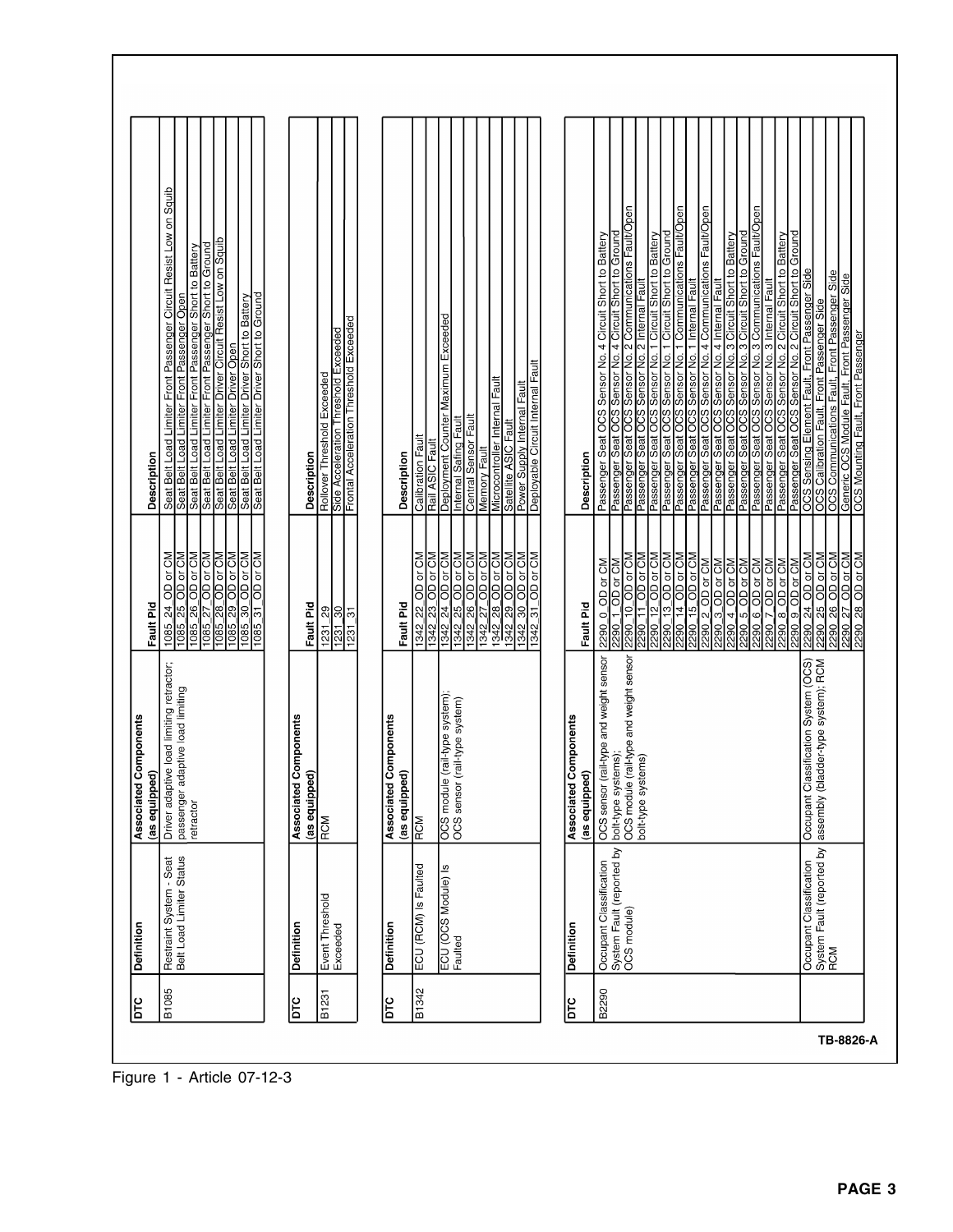| Σc    | Definition              | <b>Associated Components</b>        |                                     |                                                                             |
|-------|-------------------------|-------------------------------------|-------------------------------------|-----------------------------------------------------------------------------|
|       |                         | ped)<br>qinbə se)                   | Fault Pid                           | <b>Description</b>                                                          |
| B2292 | Restraint System - Seat | Driver safety belt buckle/retractor | 2292_0_OD or CM                     | Front Passenger Side Retractor Pretensioner Circuit Short to Ground         |
|       | Belt Pretensioner Fault | pretensioner; passenger safety belt | 2292_1_OD or CM                     | Front Passenger Side Retractor Pretensioner Circuit Short to Battery        |
|       |                         | buckle/retractor pretensioner       | 2292_12_CM                          | Pretensioner Circuit Resistance, Low on Squib, Row 2 Middle                 |
|       |                         |                                     | 2292 13 CM                          | Pretensioner Circuit Short to Ground, Row 2 Middle Position                 |
|       |                         |                                     | 2292_14_CM                          | Pretensioner Circuit Short to Battery, Row 2 Middle Position                |
|       |                         |                                     | 2292 15 CM                          | Pretensioner Circuit Open, Row 2 Middle Position                            |
|       |                         |                                     | 2292_16_CM                          | Pretensioner Circuit Short to Ground, Row 2 Passenger Side                  |
|       |                         |                                     | 2292_17_CM                          | Pretensioner Circuit Short to Battery, Row 2 Passenger Side                 |
|       |                         |                                     | NO 61 2622<br>2595 19 CM            | Pretensioner Circuit Open, Row 2 Passenger Side                             |
|       |                         |                                     |                                     | Pretensioner Circuit Resistance, Low on Squib, Row 2 Passenger Side         |
|       |                         |                                     | 2292_2_OD or CM                     | Front Passenger Side Retractor Pretensioner Circuit Open                    |
|       |                         |                                     | 2292_20_CM                          | Pretensioner Circuit Short to Ground, Row 2 Driver Side                     |
|       |                         |                                     | 2292_21_CM                          | Pretensioner Circuit Short to Battery, Row 2 Driver Side                    |
|       |                         |                                     | 2292_22_CM                          | Pretensioner Circuit Open, Row 2 Driver Side                                |
|       |                         |                                     | 2292_23_CM                          | Pretensioner Circuit Resistance, Low on Squib, Row 2 Driver Side            |
|       |                         |                                     | 2292_24_OD or CM                    | Pretensioner Circuit Short to Ground, Front Passenger Side                  |
|       |                         |                                     | 2292_26_OD or CM                    | Pretensioner Circuit Open, Front Passenger Side                             |
|       |                         |                                     | 2292_27_OD or CM                    | Pretensioner Circuit Resistance Low, Front Passenger Side                   |
|       |                         |                                     | 2292_28_OD or CM                    | Pretensioner Circuit Short to Ground, Front Driver Side                     |
|       |                         |                                     | 2292_29_OD or CM                    | Pretensioner Circuit Short to Battery, Front Driver Side                    |
|       |                         |                                     | 2292_3_OD or CM<br>2292_30_OD or CM | Front Passenger Side Retractor Pretensioner Circuit Resistance Low on Squib |
|       |                         |                                     |                                     | Pretensioner Circuit Open, Front Driver Side                                |
|       |                         |                                     | 2292_31_OD or CM                    | Pretensioner Circuit Resistance Low, Front Driver Side                      |
|       |                         |                                     | 2292_4_OD or CM                     | Front Driver Side Retractor Pretensioner Circuit Short to Ground            |
|       |                         |                                     | 2292_5_OD or CM                     | Front Driver Side Retractor Pretensioner Circuit Short to Battery           |
|       |                         |                                     | NO 10 0 2622<br>200 0 0 0 0 2622    | Front Driver Side Retractor Pretensioner Circuit Open                       |
|       |                         |                                     |                                     | Front Driver Side Retractor Pretensioner Circuit Low Resistance on Squib    |

TB-8827-A

Figure 2 - Article 07-12-3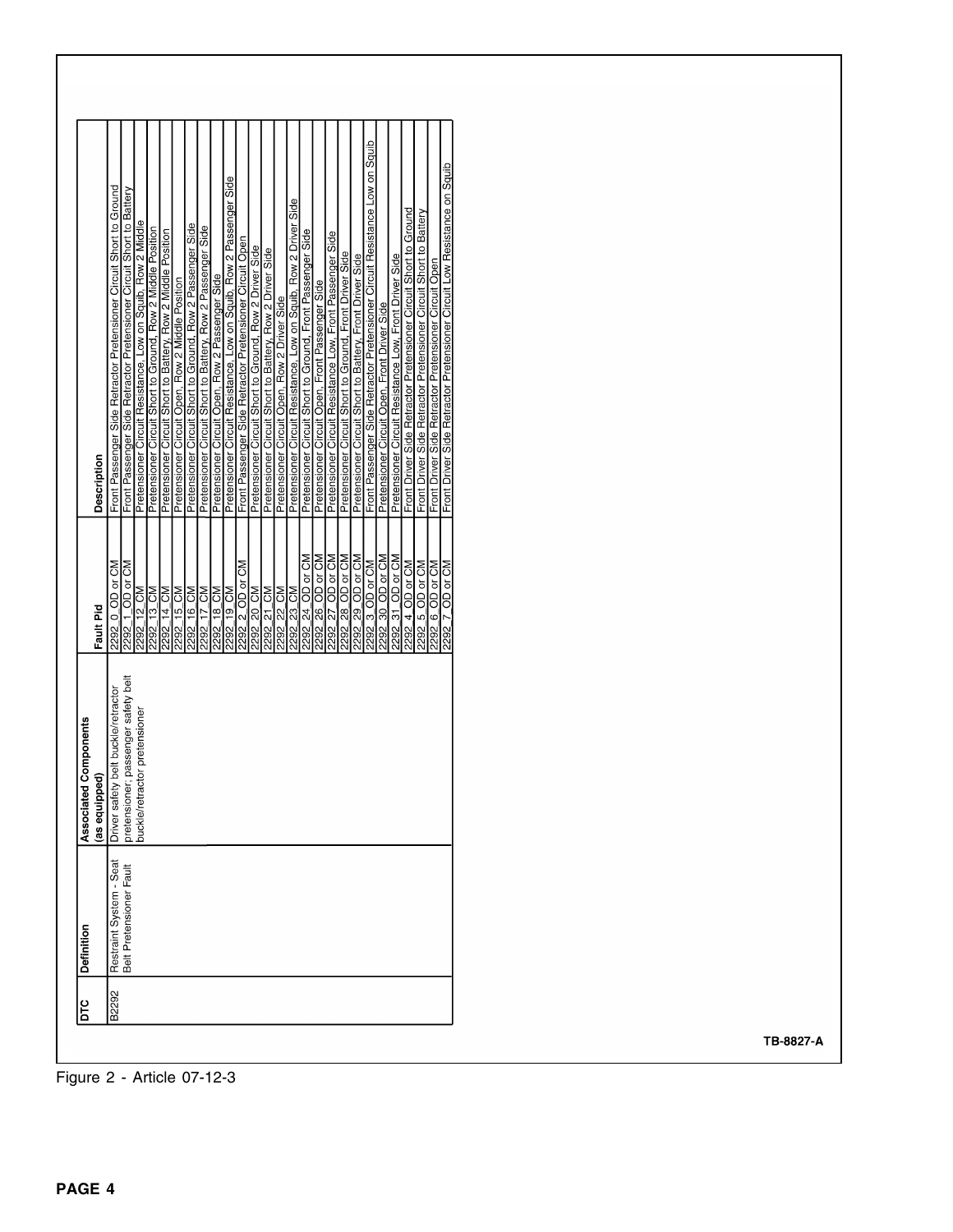| Ξ            | <b>Definition</b>                   | <b>Associated Components</b><br>(as equipped)                                                       | Fault Pid                                                                                                                                                                                                                                                                                                                                                                                                                                                                                                                                                                                                                                                                                                  | Description                                                                                                                                                                                                                                                                                                                                                                                                                                                                                                                                                                                                                                                                                                                                                                                                                                                                                                                                                                                                                                                                                                                                                                                                                                                                                                                                                                                                                                                                                                                                                                                                                                                                                                                                                                                                                                                                                                                                                           |
|--------------|-------------------------------------|-----------------------------------------------------------------------------------------------------|------------------------------------------------------------------------------------------------------------------------------------------------------------------------------------------------------------------------------------------------------------------------------------------------------------------------------------------------------------------------------------------------------------------------------------------------------------------------------------------------------------------------------------------------------------------------------------------------------------------------------------------------------------------------------------------------------------|-----------------------------------------------------------------------------------------------------------------------------------------------------------------------------------------------------------------------------------------------------------------------------------------------------------------------------------------------------------------------------------------------------------------------------------------------------------------------------------------------------------------------------------------------------------------------------------------------------------------------------------------------------------------------------------------------------------------------------------------------------------------------------------------------------------------------------------------------------------------------------------------------------------------------------------------------------------------------------------------------------------------------------------------------------------------------------------------------------------------------------------------------------------------------------------------------------------------------------------------------------------------------------------------------------------------------------------------------------------------------------------------------------------------------------------------------------------------------------------------------------------------------------------------------------------------------------------------------------------------------------------------------------------------------------------------------------------------------------------------------------------------------------------------------------------------------------------------------------------------------------------------------------------------------------------------------------------------------|
| B2293        | Restraint System - Air Bag<br>Fault | Driver air bag module; passenger air<br>bag module                                                  | $25$ OD or CM<br>2293_17_OD or CM<br>$21$ OD or CM<br>13_0D or CM<br>2293_14_OD_or CM<br>2293_15_OD_or CM<br>$16\_OD$ or CM<br>$18$ OD or CM<br>2293_19_OD or CM<br>$\frac{2.00 \text{ or CM}}{20.00 \text{ or CM}}$<br>OD or CM<br>$23$ _OD or CM<br>MOJO OCT<br>29_OD or CM<br>$30-OD$ or CM<br>$31$ OD or CM<br>OD or CM<br>28_OD or CM<br>10_OD or CM<br>11 OD or CM<br>12_OD or CM<br>2293_3_OD or CM<br>0_OD or CM<br>OD or CM<br>9_OD or CM<br>OD or CM<br>$ \mathrm{s} $<br>$ \vec{z} $<br> S <br>27<br>∞]<br>2293<br>2293<br>2293<br>2293<br>2293<br>293<br>2293<br>2293<br>2293<br>2293<br>2293_<br>2293<br>2293<br>2293<br>2293<br>2293<br>2293<br>2293<br>2293<br>2293<br>2293<br>2293<br>2293 | Air Bag Inflator Circuit Resistance Low - Loop No. 2, Front Passenger Side<br>Air Bag Circuit Open - Loop No. 2, Front Passenger Side<br>Air Bag Circuit Short to Battery - Loop No. 2, Front Passenger Side<br>Air Bag Circuit Short t<br>Bag Inflator Circuit Resistance Low - Loop No. 1, Front Passenger Side<br>Squib<br>Bag Inflator Circuit Resistance Low - Loop No. 2, Front Driver Side<br>Air Bag Inflator Circuit Resistance Low - Loop No. 1, Front Driver Side<br>Air Bag Circuit Open - Loop No. 1, Front Driver Side<br>Air Bag Passenger Front Adaptive Tether Circuit Resistance Low on<br>Bag Passenger Front Can Vent Circuit Resistance Low on Squib<br>Air Bag Circuit Short to Battery - Loop No. 1, Front Passenger Side<br>Air Bag Circuit Short to Ground - Loop No. 1, Front Passenger Side<br>Air Bag Driver Front Can Vent Circuit Resistance Low on Squib<br>Air Bag Driver Front Can Vent Open<br>Air Bag Circuit Short to Ground - Loop No. 2, Front Driver Side<br><u>Air Bag Circuit Short to Ground - Loop No. 1, Front Driver Side</u><br>Air Bag Passenger Front Can Vent Circuit Resistance Low on S<br>Air Bag Circuit Short to Battery - Loop No. 1, Front Driver Side<br>Bag Circuit Short to Battery - Loop No. 2, Front Driver Side<br>Air Bag Passenger Front Adaptive Tether Short to Ground<br>Air Bag Passenger Front Adaptive Tether Short to Battery<br>Air Bag Inflator Circuit Resistance Low - Loop No. 2, Fron<br><u>Air Bag Inflator Circuit Resistance Low - Loop No. 1, Fron</u><br>Air Bag Circuit Open - Loop No. 1, Front Passenger Side<br>Air Bag Circuit Open - Loop No. 2, Front Driver Side<br>Air Bag Passenger Front Can Vent Short to Ground<br>Bag Passenger Front Can Vent Short to Battery<br>Bag Passenger Front Adaptive Tether Open<br>Air Bag Driver Front Can Vent Short to Battery<br>Air Bag Driver Front Can Vent Short to Ground<br>Air Bag Passenger Front Can Vent Open<br>াইই<br>lä |
| pг           | Definition                          | Components<br>(as equipped)<br>Associated                                                           | Fault Pid                                                                                                                                                                                                                                                                                                                                                                                                                                                                                                                                                                                                                                                                                                  | Description                                                                                                                                                                                                                                                                                                                                                                                                                                                                                                                                                                                                                                                                                                                                                                                                                                                                                                                                                                                                                                                                                                                                                                                                                                                                                                                                                                                                                                                                                                                                                                                                                                                                                                                                                                                                                                                                                                                                                           |
| <b>B2294</b> | Restraint System<br>Curtain Fault   | module; passenger safety canopy/side<br>Driver safety canopy/side air curtain<br>air curtain module | 2294_10_OD or CM<br>2294_28_OD or CM<br>2294_30_OD or CM<br>2294_31_OD or CM<br>2294_13_OD or CM<br>2294_14_OD or CM<br>$\frac{11}{12}$ OD or CM<br>MO 10 OD 11<br>$15$ _OD or CM<br>29_OD or CM<br>$\overline{OD}$ or $\overline{CM}$<br>3_OD or CM<br>2294 0 OD or CM<br>$\_OD$ or $CM$<br>2294_4_OD or CM<br>2294_5_OD or CM<br>OD or CM<br>OD or CM<br>OD or CM<br>OD or CM<br>$2294 - 8$<br>$\sim$<br>2294 6<br>ത<br>294<br>2294<br>2294<br>2294<br>2294<br>2294_<br>2294<br>2294<br>2294_<br>2294_<br>2294<br>2294<br>2294                                                                                                                                                                           | A-D Pillar Curtain Circuit Resistance Low on Squib - Loop No. 1, Passenger Side<br>A-D Pillar Curtain Circuit Resistance Low on Squib - Loop No. 2, Passenger Side<br>A-D Pillar Curtain Circuit Resistance Low on Squib - Loop No. 2, Driver Side<br>A-D Pillar Curtain Circuit Open - Loop No. 2, Driver Side<br>A-D Pillar Curtain Circuit Short to Battery - Loop No. 1, Passenger Side<br>A-D Pillar Curtain Circuit Resistance Low on Squib - Loop No. 1, Driver Side<br>A-D Pillar Curtain Circuit Short to Ground - Loop No. 1, Passenger Side<br>A-D Pillar Curtain Circuit Short to Ground - Loop No. 2, Passenger Side<br>A-D Pillar Curtain Circuit Short to Battery - Loop No. 2, Passenger Side<br>A-D Pillar Curtain Circuit Open - Loop No. 1, Driver Side<br>A-D Pillar Curtain Circuit Short to Ground - Loop No. 1, Driver Side<br>A-D Pillar Curtain Circuit Short to Ground - Loop No. 2, Driver Side<br>A-D Pillar Curtain Circuit Short to Battery - Loop No. 2, Driver Side<br>A-D Pillar Curtain Circuit Short to Battery - Loop No.1, Driver Side<br>A-B or A-C Pillar Curtain Circuit Short to Ground, Passenger Side<br>A-B or A-C Pillar Curtain Circuit Short to Battery, Passenger Side<br>A-B or A-C Pillar Curtain Circuit Resistance Low, Passenger Side<br>A-D Pillar Curtain Circuit Open - Loop No. 1, Passenger Side<br>Passenger Side<br>A-B or A-C Pillar Curtain Circuit Short to Ground, Driver Side<br>A-B or A-C Pillar Curtain Circuit Short to Battery, Driver Side<br>A-B or A-C Pillar Curtain Circuit Resistance Low, Driver Side<br>A-B or A-C Pillar Curtain Circuit Open, Passenger Side<br>A-B or A-C Pillar Curtain Circuit Open, Driver Side<br>$\sim$<br>A-D Pillar Curtain Circuit Open - Loop No.                                                                                                                                                                                                           |

Figure 3 - Article 07-12-3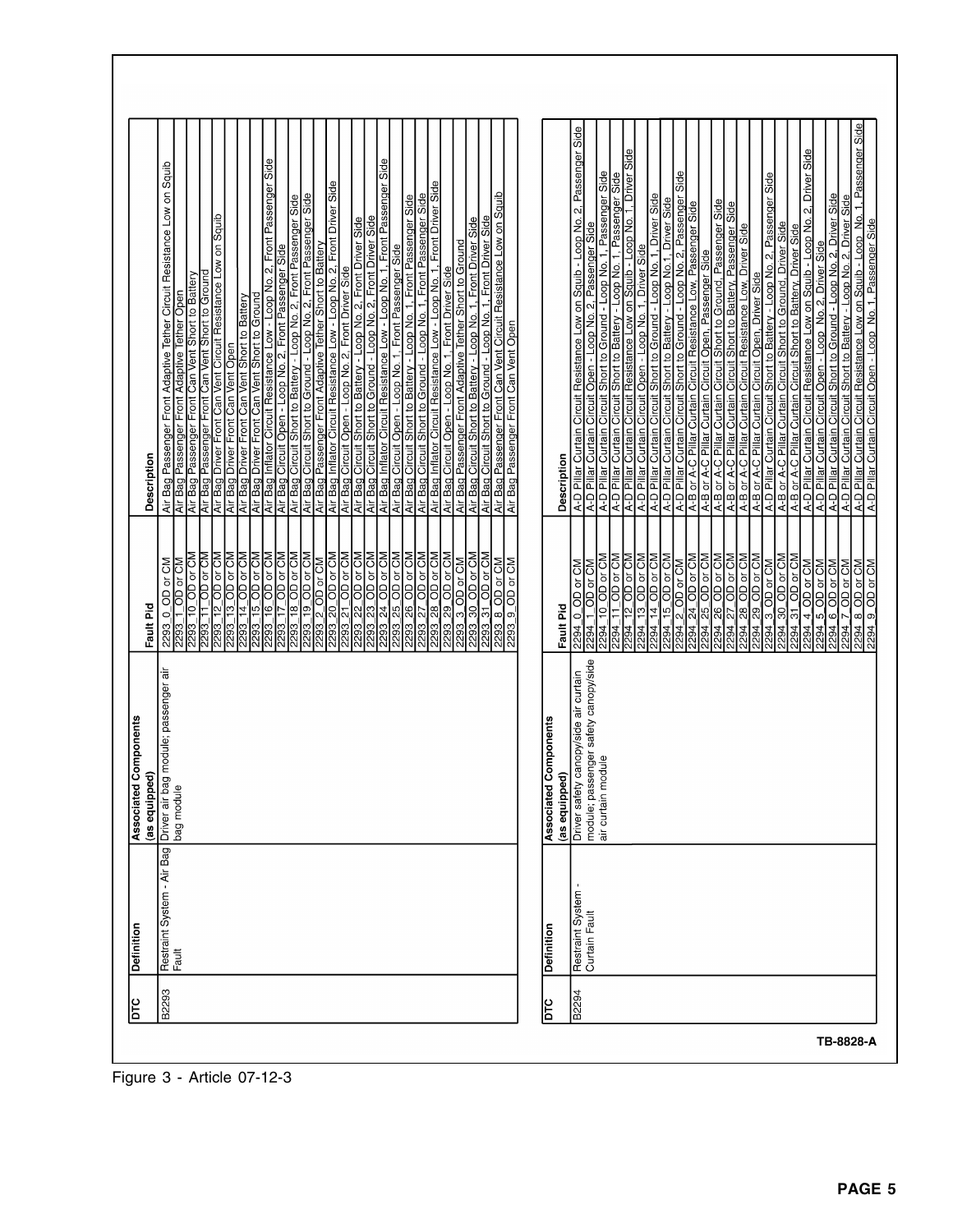| DLC        | Definition                | <b>Associated Components</b>            |                                                                   |                                                                                                                                      |
|------------|---------------------------|-----------------------------------------|-------------------------------------------------------------------|--------------------------------------------------------------------------------------------------------------------------------------|
|            |                           | (as equipped)                           | Fault Pid                                                         | Description                                                                                                                          |
| B2295      | Restraint System - Side   | Driver seat side air bag module;        | 2295_24_OD or CM                                                  | Side Air Bag Circuit Resistance Low, Front Passenger Side                                                                            |
|            | Air Bag Fault             | seat side air bag module<br>passenger   | 2295_25_OD or CM                                                  |                                                                                                                                      |
|            |                           |                                         | 2295_26_OD or CM                                                  | Side Air Bag Circuit Open, Front Passenger Side<br>Side Air Bag Circuit Short to Ground, Front passenger Side                        |
|            |                           |                                         | 2295_27_OD or CM                                                  | Side Air Bag Circuit Short to Battery, Front passenger Side                                                                          |
|            |                           |                                         | 2295_28_OD or CM                                                  | Side Air Bag Circuit Resistance Low, Front Driver Side                                                                               |
|            |                           |                                         | 2295 29 OD or CM                                                  | Side Air Bag Circuit Open, Front Driver Side                                                                                         |
|            |                           |                                         | 2295_30_OD or CM<br>$\overline{OD}$ or $\overline{CM}$<br>2295_31 | Side Air Bag Circuit Short to Ground, Front Driver Side<br>Side Air Bag Circuit Short to Battery, Front Driver Side                  |
|            |                           |                                         |                                                                   |                                                                                                                                      |
| <b>DTC</b> | Definition                | <b>Associated Components</b>            |                                                                   |                                                                                                                                      |
|            |                           | (as equipped)                           | Fault Pid                                                         | <b>Description</b>                                                                                                                   |
| B2296      | Restraint System - Impact | Front impact severity sensor;           | 2296 10 OD or CM                                                  | Side Crash Sensor Circuit Short to Ground, Row No. 2 Driver Side                                                                     |
|            | Sensor Fault              | driver front impact severity sensor;    | $11$ OD or CM<br>2296                                             | Side Crash Sensor Communication Fault, Row No. 2 Driver Side                                                                         |
|            |                           | passenger front impact severity sensor; | 2296 12 OD or CM                                                  | Side Crash Sensor Circuit Short to Battery, Front Passenger Side                                                                     |
|            |                           | first row driver side impact sensor;    | 2296_13_OD or CM                                                  | Side Crash Sensor Circuit Short to Ground, Front Passenger Side                                                                      |
|            |                           | first row passenger side impact sensor; | 2296_14_OD or CM                                                  | Side Crash Sensor Communication Fault, Front Passenger Side                                                                          |
|            |                           | second row driver side impact sensor;   | 2296_15_OD or CM                                                  | Side Crash Sensor Circuit Short to Battery, Front Driver Side                                                                        |
|            |                           | second row passenger side impact sensor | 2296_16_OD or CM                                                  | Side Crash Sensor Circuit Short to Ground, Front Driver Side                                                                         |
|            |                           |                                         | 2296 17 OD or CM                                                  | Side Crash Sensor Communication Fault, Front Driver Side                                                                             |
|            |                           |                                         | 2296_18_OD or CM                                                  | Driver/Center Front Crash Sensor Internal Fault                                                                                      |
|            |                           |                                         | 2296 19 OD or CM                                                  | Driver/Center Front Crash Sensor Mount/Communication Fault                                                                           |
|            |                           |                                         | 2296_24_OD or CM                                                  | Side Crash Sensor 2 Internal Fault, Passenger Side                                                                                   |
|            |                           |                                         | 2296 25 OD or CM                                                  | Side Crash Sensor Mount or Communication Fault, Row No. 2 Passenger Side                                                             |
|            |                           |                                         | 2296_27_OD or CM<br>2296_26_OD or CM                              | Side Crash Sensor 2 Internal Fault, Driver Side                                                                                      |
|            |                           |                                         |                                                                   | Side Crash Sensor Mount or Communication Fault, Row No. 2 Driver Side<br>Side Crash Sensor Internal Fault, Front Passenger Side      |
|            |                           |                                         | 2296_29_OD or CM<br>2296_28_OD or CM                              | Side Crash Sensor Mount or Communication Fault, Front Passenger Side                                                                 |
|            |                           |                                         |                                                                   | Driver/Center Front Crash Sensor Circuit Short to Battery                                                                            |
|            |                           |                                         | 2296 3 OD or CM<br>2296 30 OD or CM                               | Side Crash Sensor Internal Fault, Front Driver Side                                                                                  |
|            |                           |                                         | 2296_31_OD or CM                                                  | Side Crash Sensor Mount or Communication Fault, Front Driver Side                                                                    |
|            |                           |                                         | 2296_4_OD or CM                                                   | Driver/Center Front Crash Sensor Circuit Short to Ground                                                                             |
|            |                           |                                         | 2296 5 OD or CM                                                   | Driver/Center Front Crash Sensor Communication Fault                                                                                 |
|            |                           |                                         | 2296_55_OD or CM                                                  | Passenger Front Crash Sensor Circuit Short to Battery                                                                                |
|            |                           |                                         | 2296_56_OD or CM                                                  | Passenger Front Crash Sensor Circuit Short to Ground                                                                                 |
|            |                           |                                         | 2296_57_OD or CM                                                  | Passenger Front Crash Sensor Communication Fault                                                                                     |
|            |                           |                                         | 2296 59 OD or CM                                                  | Passenger Front Crash Sensor Mount/Communication Fault                                                                               |
|            |                           |                                         | 2296 6 OD or CM                                                   | Side Crash Sensor Circuit Short to Battery, Row No. 2 Passenger Side                                                                 |
|            |                           |                                         | 2296_9_OD or CM<br>2296_8_OD or CM                                | Side Crash Sensor Communication Fault, Row No. 2 Passenger Side<br>Side Crash Sensor Circuit Short to Battery, Row No. 2 Driver Side |
|            |                           |                                         |                                                                   |                                                                                                                                      |
| Бc         | Definition                | Associated Components<br>(as equipped)  | Fault Pid                                                         | Description                                                                                                                          |
| B2607      | Harness/Configuration     | RCM                                     | 27_OD or CM<br>2607                                               | RCM does not support Seat Track Position Switch Passenger Side                                                                       |
|            | Mismatch                  |                                         | $29$ OD or CM<br>2607                                             | The RCM does not support the PAD Lamp                                                                                                |
|            |                           |                                         | 2607_30_OD or CM                                                  | The RCM does not support the occupant or occupational classification sensor OCS                                                      |

TB-8829-A

Figure 4 - Article 07-12-3